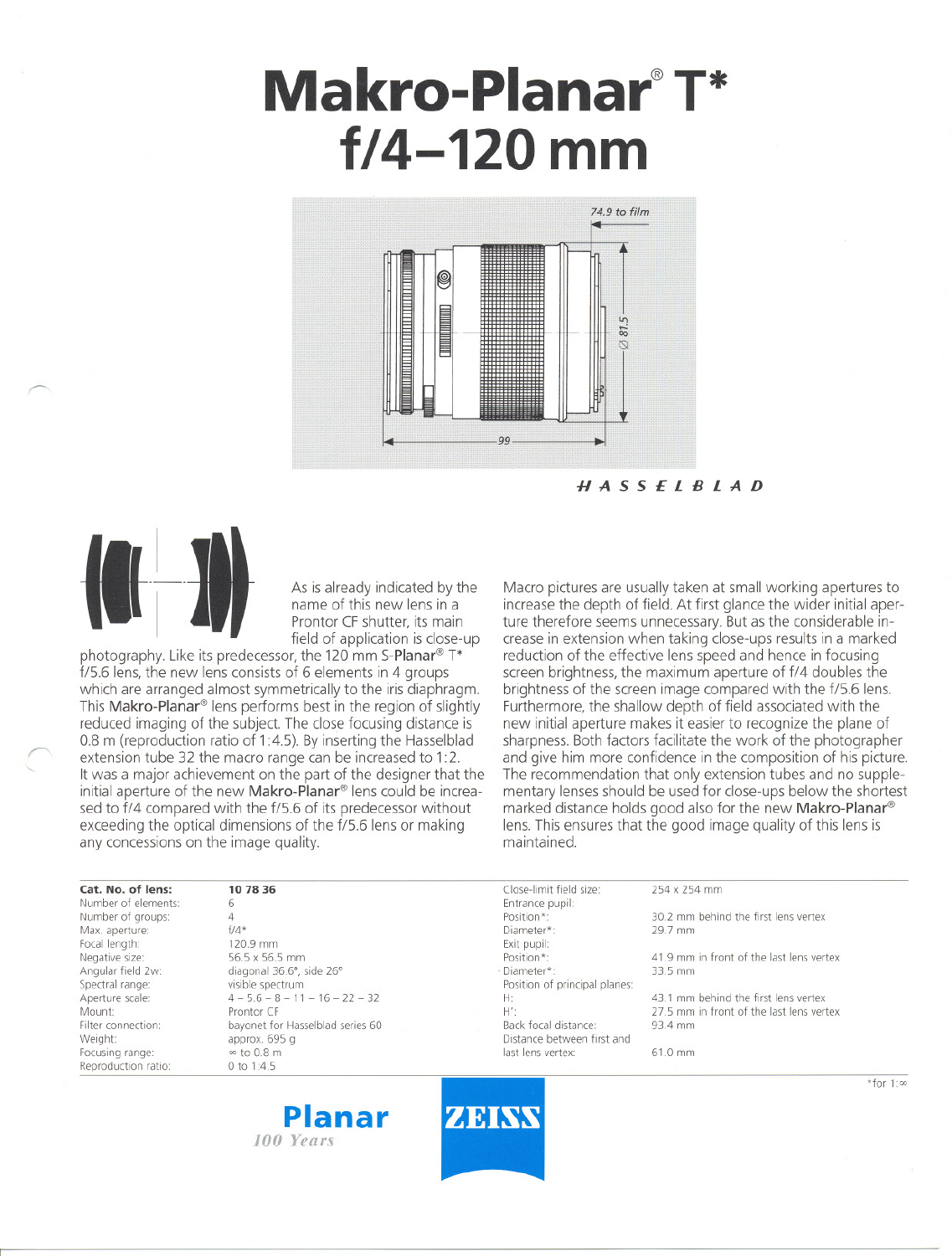# **Performance data: Makro-Planar@ T\* f/4 - 120 mm No.107836**

1.0

0.8

0.6

0.4

0.2

## 1. MTF Diagrams

The image height  $u$  – calculated from the image center  $-$  is entered in mm on the horizontal axis of the graph. The modulation transfer  $T$  (MTF  $=$  Modulation Transfer Factor) is entered on the vertical axis. Parameters of the graph are the spatial frequencies Rin cycles (Iine pairs) per mm given at the top of this page.

The lowest spatial frequency corresponds to the upper pair of curves, the highest spatial frequency to the lower pair. Above each graph the f-number k is given tor which the measurement was made. "White" light means that the measurement was made with a subject illumination having the approximate spectral distribution of daylight.

Unless otherwise indicated, the performance data refer to large object distances, tor which normal photographic lenses are primarily used.

### 2. Relative illuminance

In this diagram the horizontal axis gives the image height u in mm and the vertical axis the relative illuminance E, both tor full aperture and a moderately stopped-down lens. The values for E are determined taking into account vignetting and natural light decrease.

### 3. Distortion

Here again the image height u is entered on the horizontal axis in mm. The vertical axis gives the distortion V in % of the relevant image height. A positive value for V means that the actual image point is further from the image center than with perfectly distortion-free imaging (pincushion distortion); a negative V indicates barrel distortion.

Modulation transfer T as a function of image height u. Slit orientation: tangential -- - sagittal -White light. Spatial frequencies  $R = 10$ , 20 and 40 cycles/mm